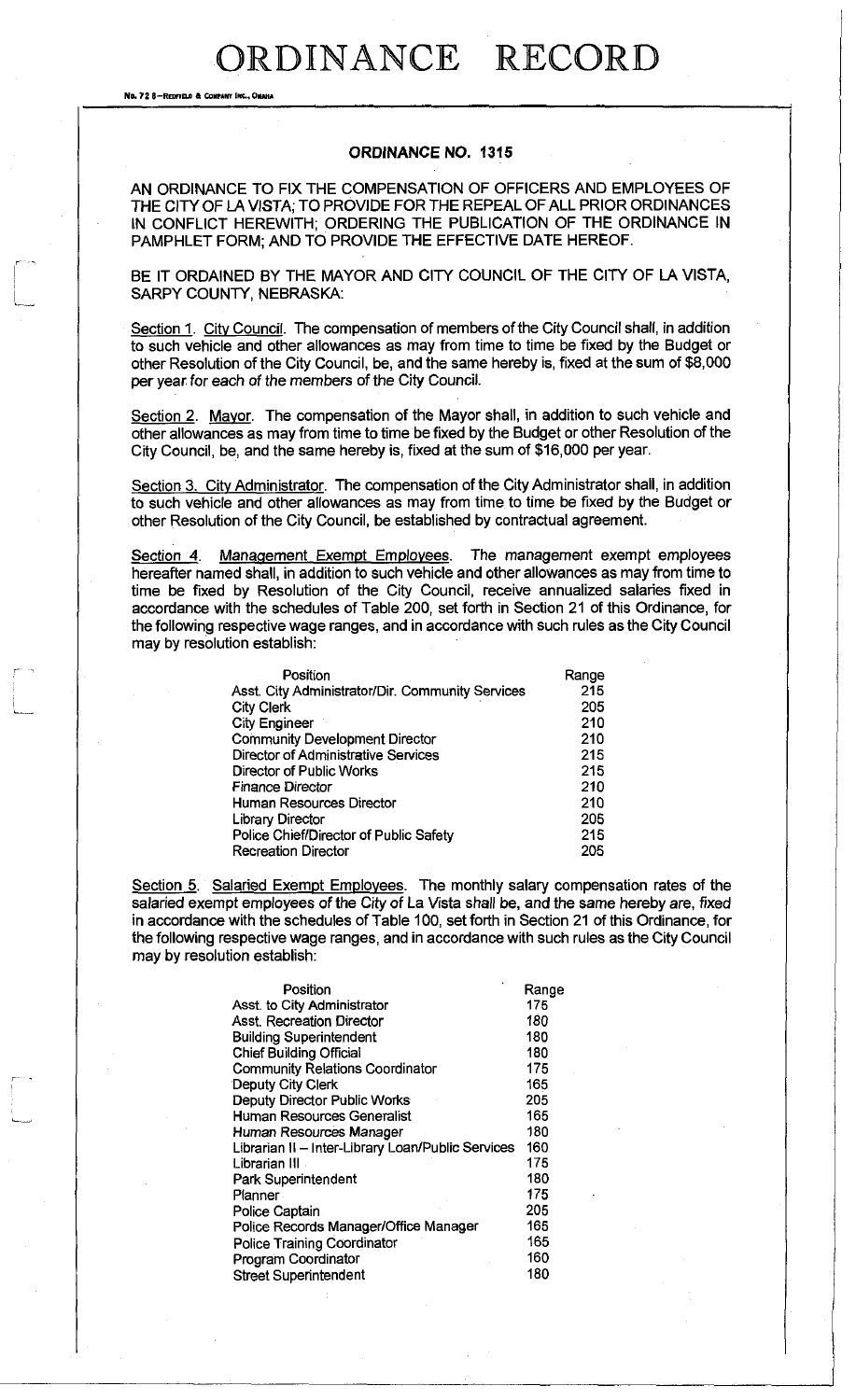No. 72 8—REDFIELD & COMPARY INC., OMAHA ORDINANT COMPART OF COMPART OF COMPART OF COMPART OF COMPART OF COMPART OF COMPART OF COMPART OF COMPART OF COMPART OF COMPART OF COMPART OF COMPART OF COMPART OF COMPART OF COMPART

Section 6. Hourly Non-Exempt Employees. The hourly compensation rates of the hourly (non-exempt) employees of the City of La Vista shall be, and the same hereby are, fixed in accordance with the schedules of Table 100 and Table 400, set forth in Section 21 of this Ordinance, for the following respective wage ranges, and in accordance with such rules as the City Council may by Resolution establish:

| Position                                   | Range |
|--------------------------------------------|-------|
| Accountant                                 | 165   |
| <b>Accounting Clerk</b>                    | 130   |
| <b>Administrative Assistant I</b>          | 120   |
| <b>Administrative Assistant II</b>         | 130   |
| Administrative Assistant III               | 140   |
| <b>Building Inspector I</b>                | 140   |
| <b>Building Inspector II</b>               | 160   |
| <b>Building Maintenance Worker I</b>       | 130   |
| <b>Building Maintenance Worker II</b>      | 140   |
| <b>Building Technician</b>                 | 165   |
| <b>Code Enforcement Officer</b>            | 160   |
| Executive Assistant                        | 165   |
| Librarian I                                | 140   |
| Librarian II - Computer/Reference Services | 160   |
| Maintenance Worker I                       | 130   |
| Maintenance Worker II                      | 140   |
| Mechanic                                   | 140   |
| Park Foreman                               | 165   |
| Permit Technician                          | 120   |
| Police Sergeant                            | 426   |
| Police Officer                             | 423   |
| Police Data Entry Clerk                    | 120   |
| Sewer Foreman                              | 165   |
| Shop Foreman                               | 165   |
| <b>Street Foreman</b>                      | 165   |
|                                            |       |

Section 7. Part-Time and Temporary Employees. The hourly compensation rates of parttime, seasonal and temporary employees of the City of La Vista shall be, and the same hereby are, fixed in accordance with the schedules of Table 100, set forth in Section 21 of this Ordinance, for the following respective wage ranges, and in accordance with such rules as the City Council may by Resolution establish:

| Assistant Pool Manager              | 100 |
|-------------------------------------|-----|
| <b>Circulation Clerk I</b>          | 100 |
| <b>Circulation Clerk II</b>         | 115 |
| Clerical Assistant/Receptionist     | 115 |
| Custodian                           | 105 |
| Evidence Technician                 | 130 |
| Intem/Special Projects              | 115 |
| Lifeguard                           | 100 |
| Pool Manager                        | 110 |
| <b>Recreation Supervisor</b>        | 100 |
| Seasonal PW All Divisions 1-5 Years | 100 |
| Seasonal PW All Divisions 5+ Years  | 110 |
| Shop Assistant                      | 100 |
| Special Services Bus Driver         | 110 |
| Temporary/PT Professional (PW)      | 160 |

Part-time employees shall receive no benefits other than salary or such benefits as established in accordance with such rules as have been or may be established by Resolution of the City Council:

Section 8. Pay for Performance. Employees not covered by a collective bargaining agreement or express employment contract shall be subject to the City's Pay for Performance (PFP) compensation system as outlined in Council Policy Statement. PFP salary ranges are set forth in Table 100 and 200 of Section 21 of this Ordinance. The base factor for fiscal year 2017 shall be set at three percent (3%). For Fiscal year 2018 the range for salary increases will be 0-7% in accordance with the adopted pay matrix.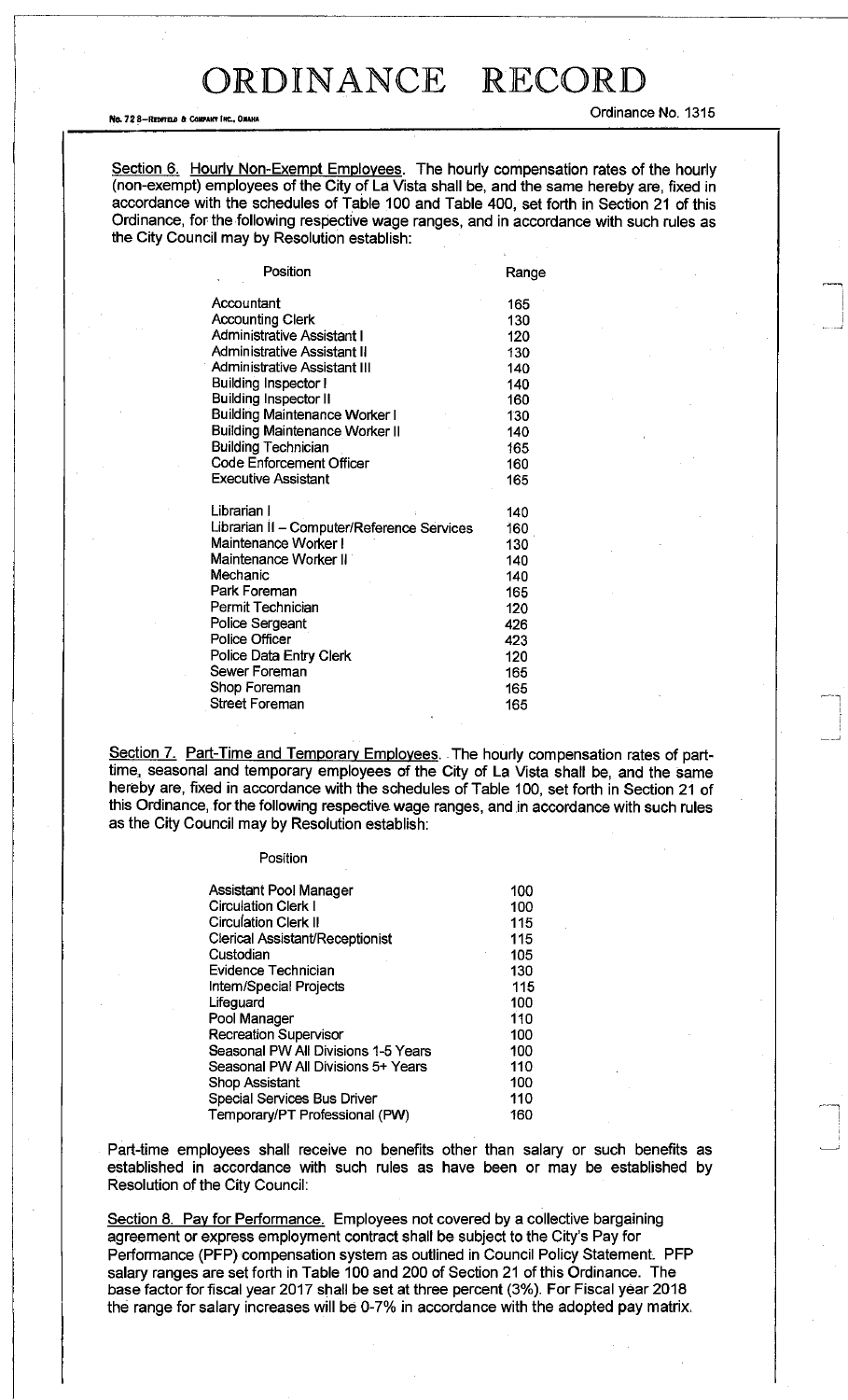No. 728-Reprised & Company Inc., Omaha

Section 9. Legal Counsel. Compensation of the legal counsel other than special City Prosecutor for the City shall be, and the per diem rates respecting same shall be, at 90% of the standard hourly rate the firm may from time to time charge. Compensation for Special City prosecution shall be as agreed upon at the time of specific employment.

Section 10. Engineers. Compensation of Engineers for the City shall be, and the same hereby is, fixed in accordance with such schedules of hourly and per diem or percentage rates as shall from time to time be approved by Resolution of the City Council. Travel allowances respecting same shall be as may from time to time be fixed by Resolution of such City Council.

Section 11. Longevity Pay. Employees of the City in the positions set forth in Table 400 of this Ordinance shall receive longevity pay in an amount equal to the following percentage of the hourly rate set forth in Table 400 of this Ordinance, rounded to the nearest whole cent:

| Allowance Per Hour |
|--------------------|
| $2.00\%$ (or .02)  |
| 2.75% (or .0275)   |
| 4.00% (or .04)     |
| 4.50% (or .0450)   |
|                    |

Section 12. Health, Dental Life and Long Term Disability Insurance. Subject to the terms, conditions and eligibility requirements of the applicable insurance plan documents and policies, regular full-time employees of the City of La Vista and their families shall be entitled to be enrolled in the group life, health, and dental insurance program maintained by the City. Regular full-time employees shall also be entitled to be enrolled in the long term disability insurance program maintained by the City.

Unless otherwise provided by collective bargaining agreement, or other applicable agreement, the City's employer share shall be ninety (90) percent of the amount of the actual premium and the employee shall pay the ten percent (10%) balance of the actual premium via payroll deduction for employees enrolled in single coverage. The City's employer share shall be eighty percent (80%) of the amount of the actual premium and the employee shall pay the twenty percent (20%) balance of the actual premium via payroll deduction for any employee enrolled in a level of coverage other than single. Those employees electing not to participate in these programs will receive no other form of compensation in lieu of this benefit.

Section 13. Establishment of Shifts. The City may establish duty shifts of such length, and to have such beginning and ending times, and to have such meal and break times, as it may deem appropriate or necessary, respecting employees of the City.

Section 14. Special Provisions.

- A. Employees covered by the "Agreement Between the La Vista Fraternal Order of Police Lodge No. 28 and the City of La Vista, Nebraska, covering the period from October 1, 2014 through September 30, 2018," shall receive compensation and benefits and enjoy working conditions, as described, provided and limited by such Agreement. The terms of such Agreement shall supersede any provisions of this Ordinance inconsistent therewith, and be deemed incorporated herein by this reference.
- B. Holiday Pay shall be compensated as set forth in the Agreement between the La Vista Fraternal Order of Police Lodge No. 28 and the City of La Vista for police officers and as set forth in the Personnel Manual for all other full time employees.
- C. Subject to subsection 14.D. hereof, each full time hourly non-exempt employee of the City shall be entitled to receive overtime pay at the rate of one and one half times the employee's regular rate for each hour worked in excess of forty hours during a work week. If called out at any time other than during regular assigned work hours during the pay period, such employee shall be entitled to compensation at the rate of one and one half times the regular rate for each hour so worked, provided that in no case shall an employee receive less than two hours over time pay for such call out work, and further provided there shall be no pyramiding of hours for purposes of computing overtime. For purposes of this subsection an employee's "regular rate" shall be the sum of his or her hourly rate specified in Section 6 of this Ordinance and any longevity pay due under this Ordinance.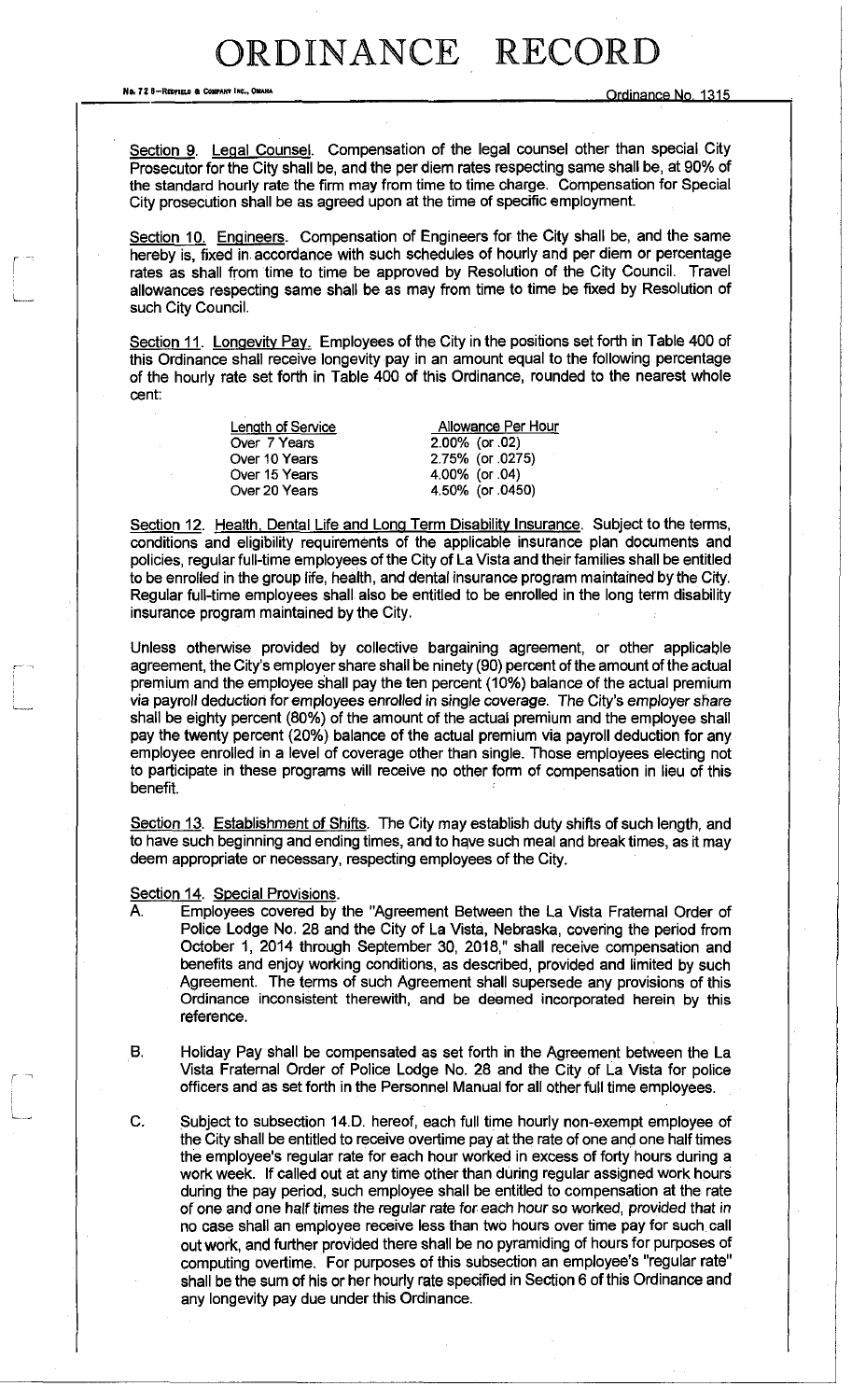No. 72 8—REDFIELD & COMPANY INC., OMAHA ORAHA ORAHA ORAHA ORAHA ORAHA ORAHA ORAHA ORAHA ORAHA ORAHA ORAHA ORAHA ORAHA ORAHA ORAHA ORAHA ORAHA ORAHA ORAHA ORAHA ORAHA ORAHA ORAHA ORAHA ORAHA ORAHA ORAHA ORAHA ORAHA ORAHA OR

- D. Police Department employees covered by the "Agreement Between the La Vista Fraternal Order of Police Lodge No. 28 and the City of La Vista, Nebraska," described in subsection 14.A hereof shall, as provided in such Agreement, be paid overtime at one and one half times the employee's hourly rate (including any longevity allowance) for each hour worked in excess of 80 hours during any 14 day work period coinciding with the pay period established by Section 16 of this Ordinance.
- E. All Management Exempt Employees and all Salaried Exempt Employees are considered to be salaried employees and shall not be eligible for overtime pay, holiday pay, or other special pay as provided by this section.
- F. Public Works Employees who are required to wear protective footwear may submit to the City for reimbursement for the cost of work boots in an amount not to exceed \$150.
- G. Public Works Employees may submit to the City for reimbursement for the difference in cost between a Nebraska Driver's License and a "CDL" driver's license within 30 days of obtaining a CDL license when a CDL license is required as a part of the covered employee's job description.
- H. Public Works Employees shall be provided by the City five safety work shirts in each fiscal year at no cost to the employee.
- I. Employees not covered by the "Agreement Between the La Vista Fraternal Order of Police Lodge No. 28 and the City of La Vista" and who are otherwise eligible, shall be paid overtime at the rate of one and one-half times the employee's hourly rate for all hours worked over forty in the pay periods that encompass the annual La Vista Days celebration, except, that if an employee uses any sick leave, vacation leave, personal leave, or comp time during the corresponding pay periods, such leave time shall offset any overtime earned. Overtime earned will not be offset by any holiday that falls during the above referenced pay periods.

J. An increase of the fixed dollar amount specified in Section 1 above shall take effect with respect to all members of the City Council on and after the first day of the first full term of office of any member of the City Council that begins after the Ordinance making the increase is effective. An increase of the fixed dollar amount specified in Section 2 above shall take effect on and after the first day of the first full term of office of Mayor that begins after the Ordinance making the increase is effective

Section 15. Pay for Unused Sick Leave Upon Retirement or Death. Employees who voluntarily retire after twenty or more years of service with the City and have no pending disciplinary action at the time of their retirement, shall be paid for any unused sick leave. Employees who began their employment with the City after January 1, 2005, or who began their employment prior to this date but elected to waive their eligibility for emergency sick leave, shall be paid for any unused sick leave, if they voluntarily leave City employment and have no pending disciplinary action, according to the following sliding schedule: After 10 years of employment - 100% of sick leave hours accrued over 660 and up to 880; after 15 years of employment - 100% of sick leave hours accrued over 440 hours and up to 880; after 20 years of employment  $-$  100% of sick leave hours accrued up to 880. No other employee shall be paid for any unused sick leave upon termination of employment.

A regular full-time employee's unused sick leave shall also be paid if, after October 1,1999, the employee sustains an injury which is compensable by the City or the City's insurer under the Nebraska Workers' Compensation Act and such injury causes the death of the employee within two years after the date of injury. Any payment made pursuant to the preceding sentence shall be made to the surviving spouse of the employee; provided, such payment shall be made to the employee's estate if the employee leaves no surviving spouse or if, prior to his or her death, the employee filed with the City Clerk a written designation of his or her estate as beneficiary of such payment.

Section 16. Pay Periods. All employees of the City of La Vista shall be paid on a bi-weekly basis. The pay period will commence at 12:01 a.m. Sunday and will conclude at 11:59 p.m. on the second succeeding Saturday. On the Friday following the conclusion of the pay period, all employees shall be paid for all compensated time that they have been accredited with during the pay period just concluded.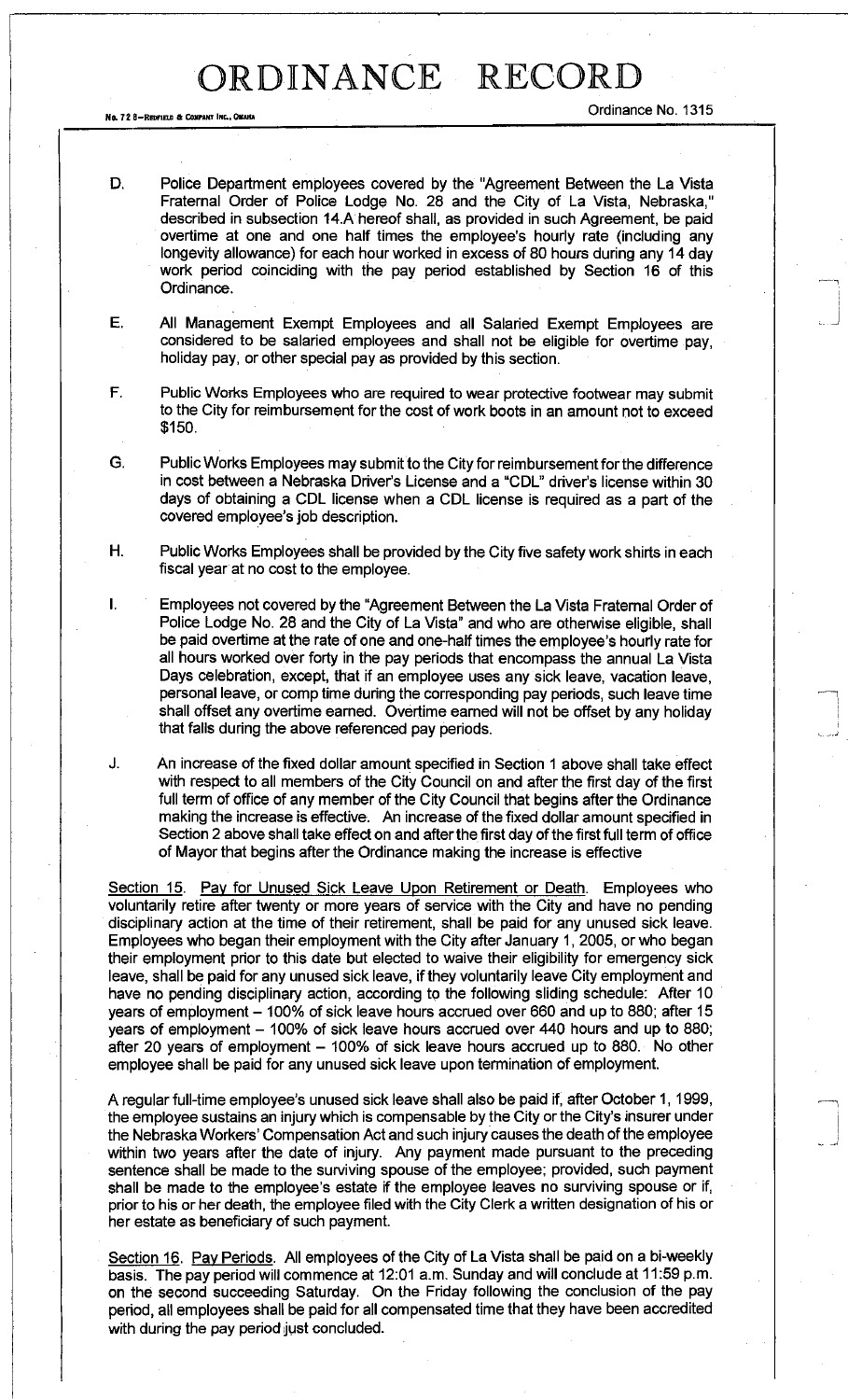No. 72 B-REDFIELD & COMPANY INC., OMANA

Section 17. Public Works Lunch and Clean-up Times. Lunch period for employees of the Public Works Department shall be one half hour (30 minutes) in duration. Public Works employees shall be granted a 5 minute clean-up period prior to start of lunch period, and shall be granted an additional 5 minutes clean-up period prior to the end of the work day. Section 18. Sick Leave and Personal Leave. Sick leave and personal leave will be awarded and administered in conjunction with the provisions set forth in the personnel manual and the Agreement between the La Vista Fraternal Order of Police Lodge No. 28 and the City of La Vista, as applicable to the employee in question.

Section 19. Vacation Leave. Upon satisfactory completion of six months continuous service, regular full-time employees and permanent part-time employees shall be entitled to vacation leave. Such vacation shall not be used in installments of less than one hour. Increments of vacation leave of less than four hours must have 48 hours prior approval and can be taken only at the beginning or at the end of the work day.

Section 20. Vacation Entitlement.

- A. All full-time employees whose employment is governed by the Agreement described in Section 14, Paragraph A. of this Ordinance shall earn, accrue and be eligible for vacation as provided in such Agreement.
- B. All other full-time Hourly Non-Exempt Employees shall earn: six (6) days of paid vacation during the first year of continuous full-time employment; eleven (11) days of paid vacation during the second year of continuous full-time employment; and thereafter, eleven (11) days of paid vacation during each subsequent year of continuous full-time employment, plus one (1) additional day of paid vacation for each year of continuous full-time employment in excess of two years. Notwithstanding the foregoing, no employee shall earn more than twenty-three (23) days of paid vacation per employment year.
- C. All Management Exempt Employees, and Salaried Exempt Employees, shall earn ten (10) days paid vacation during the first year of continuous employment, and one (1) additional vacation day for each additional year of continuous employment not to exceed twenty-six (26) days.
- D. All Permanent Part Time Employees working a minimum of twenty (20) hours per week shall earn forty (40) hours of paid vacation time per year after six (6) months of employment. Total paid vacation time earned per year shall not exceed forty (40) hours.
- E. Full Time Exempt and Non-Exempt Employees shall be allowed to accrue unused vacation leave from previous years to a maximum of 220 hours.
- F. Permanent Part Time Employees shall be allowed to accrue unused vacation leave from previous years to a maximum of 110 hours.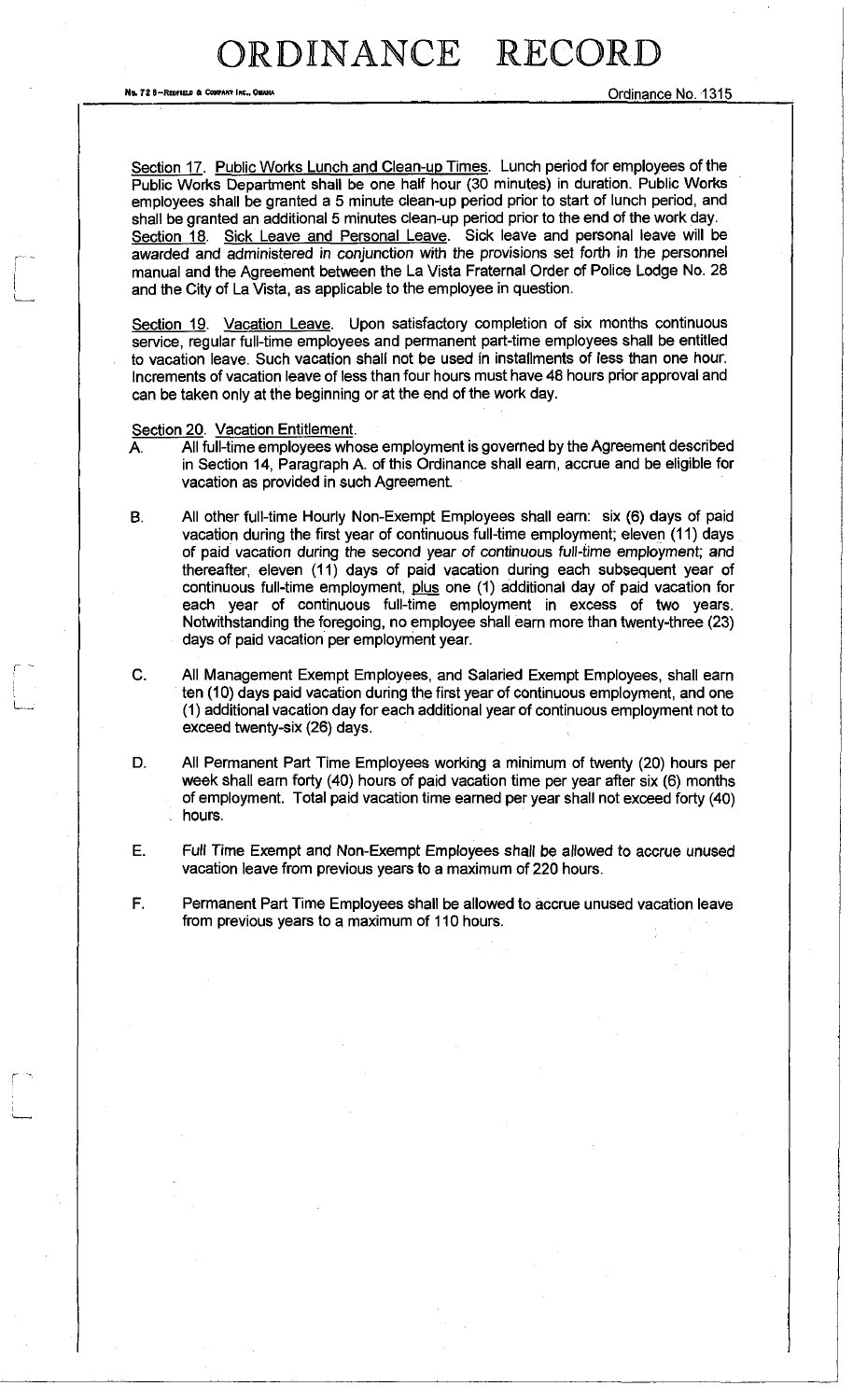No. 72 8-REDFIELD & COMPANY INC., OMAHA

Ordinance No. 1315

#### Section 21. Wage Tables.

| Table 100                          |                              |                |                          |                    |                             |  |  |
|------------------------------------|------------------------------|----------------|--------------------------|--------------------|-----------------------------|--|--|
| <b>Salaried Exempt Employees</b>   |                              |                |                          |                    |                             |  |  |
| <b>Hourly Non-Exempt Employees</b> |                              |                |                          |                    |                             |  |  |
|                                    |                              |                |                          |                    |                             |  |  |
| Rate                               | <b>Minimum</b>               | <b>Maximum</b> | Rate                     | <b>Minimum</b>     | <b>Maximum</b>              |  |  |
|                                    | 100 Pay Grade                |                |                          | 140 Pay Grade      |                             |  |  |
| Hourly                             | 10.50<br>\$                  | \$<br>13.65    | Hourly                   | \$17.20            | \$<br>24.25                 |  |  |
| <b>Monthly</b>                     | \$<br>1,820                  | \$<br>2,366    | Monthly                  | \$2,981            | \$<br>4,203                 |  |  |
| Annually                           | \$<br>21,840                 | \$<br>28,392   | <b>Annually</b>          | \$35,776           | \$<br>50,440                |  |  |
|                                    |                              |                |                          |                    |                             |  |  |
|                                    | 105 Pay Grade                |                |                          | 160 Pay Grade      |                             |  |  |
| Hourly                             | \$<br>12.05                  | \$<br>15.67    | <b>Hourly</b>            | \$22.21            | \$<br>28.60                 |  |  |
| Monthly                            | \$2,088.67                   | 2,716.13<br>\$ | <b>Monthly</b>           | \$3,850            | \$<br>4,957                 |  |  |
| <b>Annually</b>                    | $*$ \$25,064.00              | \$32,593.60    | <b>Annually</b>          | \$46,197           | \$<br>59,488                |  |  |
|                                    |                              |                |                          |                    |                             |  |  |
| Hourly                             | 110 Pay Grade<br>\$<br>12.47 | \$<br>16.23    |                          | 165 Pay Grade      |                             |  |  |
| Monthly                            | \$2,161.47                   | 2,813.20<br>\$ | <b>Hourly</b><br>Monthly | \$23.16<br>\$4,014 | \$<br>29.37                 |  |  |
| Annually                           | \$25,937.60                  | \$33,758.40    | <b>Annually</b>          | \$48,173           | 5,091<br>\$<br>\$<br>61,090 |  |  |
|                                    |                              |                |                          |                    |                             |  |  |
|                                    | 115 Pay Grade                |                |                          | 175 Pay Grade      |                             |  |  |
| Hourly                             | \$<br>13.10                  | \$<br>17.03    | Hourly                   | \$<br>26.54        | \$<br>34.02                 |  |  |
| Monthly                            | \$2,270.67                   | \$<br>2,951.87 | <b>Monthly</b>           | \$<br>4,600        | \$<br>5,897                 |  |  |
| Annually                           | \$27,248.00                  | \$35,422.40    | <b>Annually</b>          | \$55,203           | \$<br>70,762                |  |  |
|                                    |                              |                |                          |                    |                             |  |  |
|                                    | 120 Pay Grade                |                |                          | 180 Pay Grade      |                             |  |  |
| Hourly                             | \$<br>14.95                  | \$<br>20.18    | Hourly                   | \$29.11            | \$<br>37.92                 |  |  |
| Monthly                            | \$2,591.33                   | \$3,497.87     | Monthly                  | \$5,046            | \$<br>6,573                 |  |  |
| Annually                           | \$31,096.00                  | \$41,974.40    | Annually                 | \$60,549           | 78,874<br>\$                |  |  |
|                                    |                              |                |                          |                    |                             |  |  |
|                                    | 130 Pay Grade                |                |                          |                    |                             |  |  |
| Hourly                             | 15.64<br>\$                  | \$<br>22.05    |                          |                    |                             |  |  |
| Monthly                            | \$2,710.93                   | 3,822.00<br>\$ |                          |                    |                             |  |  |
| Annually                           | \$32,531.20                  | \$45,864.00    |                          |                    |                             |  |  |
|                                    |                              |                |                          |                    |                             |  |  |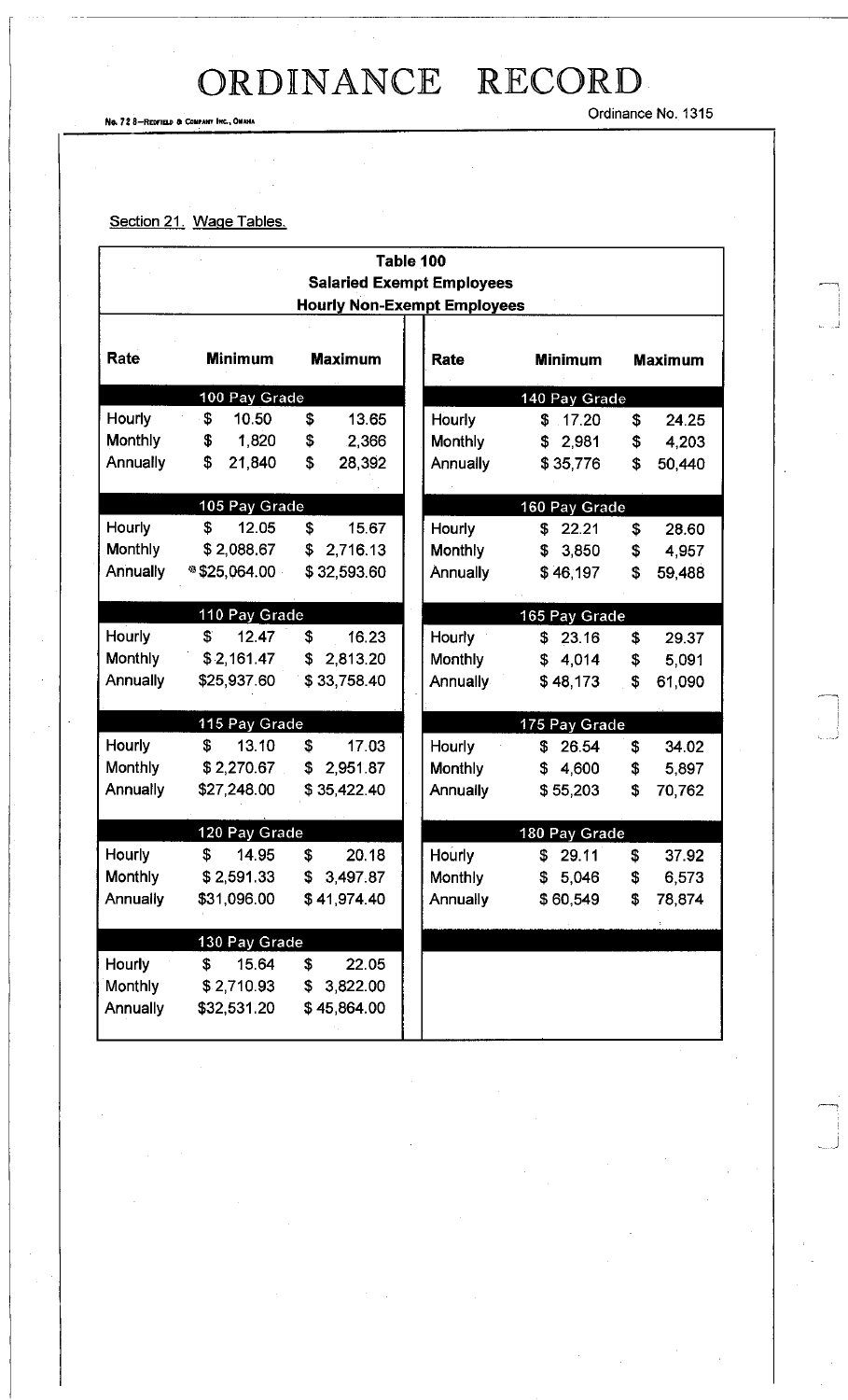No. 72 8-REDFIELD & COMPANT INC., OMAHA COMPANT AND SURFACT DESCRIPTION OF LATING SURFACT DESCRIPTION OF LATING

| Table 200<br><b>Management Exempt Employees</b> |                        |                                        |  |  |  |
|-------------------------------------------------|------------------------|----------------------------------------|--|--|--|
| <b>Maximum</b><br>Rate<br>Minimum               |                        |                                        |  |  |  |
|                                                 | 205 Pay Grade          |                                        |  |  |  |
| <b>Hourly</b>                                   | \$ 36.34               | 50.59<br>\$                            |  |  |  |
| Monthly                                         |                        | \$ 6,299 \$ 8,769                      |  |  |  |
|                                                 | Annually \$75,587      | \$105,227                              |  |  |  |
|                                                 | 210 Pay Grade          |                                        |  |  |  |
| Hourly                                          | \$ 38.62               | \$54.92                                |  |  |  |
| Monthly                                         | $\frac{1}{2}$<br>6,694 | \$<br>9,519                            |  |  |  |
| Annually                                        | \$80,330               | \$114,234                              |  |  |  |
|                                                 |                        |                                        |  |  |  |
|                                                 | 215 Pay Grade          |                                        |  |  |  |
| Hourly                                          | 42.66<br>- \$          | $\boldsymbol{\mathfrak{s}}^-$<br>64.00 |  |  |  |
| Monthly                                         | <b>S</b>               | 7,394 \$ 11,093                        |  |  |  |
| Annually                                        | $\mathbf{s}$<br>88,733 | \$133,120                              |  |  |  |

| Table 400<br><b>FOP Collective Bargaining</b><br><b>Hourly Non-Exempt</b> |              |              |               |              |             |              |  |  |
|---------------------------------------------------------------------------|--------------|--------------|---------------|--------------|-------------|--------------|--|--|
| Rate                                                                      | Α            | B.           | C             | D            | E           | F            |  |  |
|                                                                           |              |              | 426 Pay Grade |              |             |              |  |  |
| Hourly                                                                    |              |              |               | \$35.96      | \$37.46     | \$39.84      |  |  |
| Monthly                                                                   |              |              |               | \$6,233      | \$6,493     | \$6,906      |  |  |
| Annually                                                                  |              |              |               | \$74,797     | \$77,917    | \$82,867     |  |  |
| 423 Pay Grade                                                             |              |              |               |              |             |              |  |  |
| Hourly                                                                    | 23.58<br>\$  | \$<br>25.17  | 27.66<br>\$   | \$<br>29.28  | \$<br>31.96 | \$<br>33.62  |  |  |
| Monthly                                                                   | 4.087<br>\$  | \$<br>4.363  | \$<br>4,794   | \$<br>5,075  | S<br>5,540  | \$<br>5827   |  |  |
| Annually                                                                  | 49,046<br>\$ | 52,354<br>\$ | \$<br>57,533  | \$<br>60,902 | 66,477<br>S | 69,930<br>\$ |  |  |

Section 22. Repeal of Ordinance No. 1310. Ordinance No. 1310 originally passed and approved on the 5th day of July, 2017 is hereby repealed.

Section 23. Effective Date. This Ordinance shall take effect after its passage, approval and publication as provided by law.

Section 24. This Ordinance shall be published in pamphlet form and take effect as provided by law

PASSED AND APPROVED THIS 5TH DAY OF SEPTEMBER, 2017

CLITY OF LAVISTA Douglas Kindig, Mayor

**ATTEST:** Buethe mela

Pamela A. Buethe, CMC City Clerk